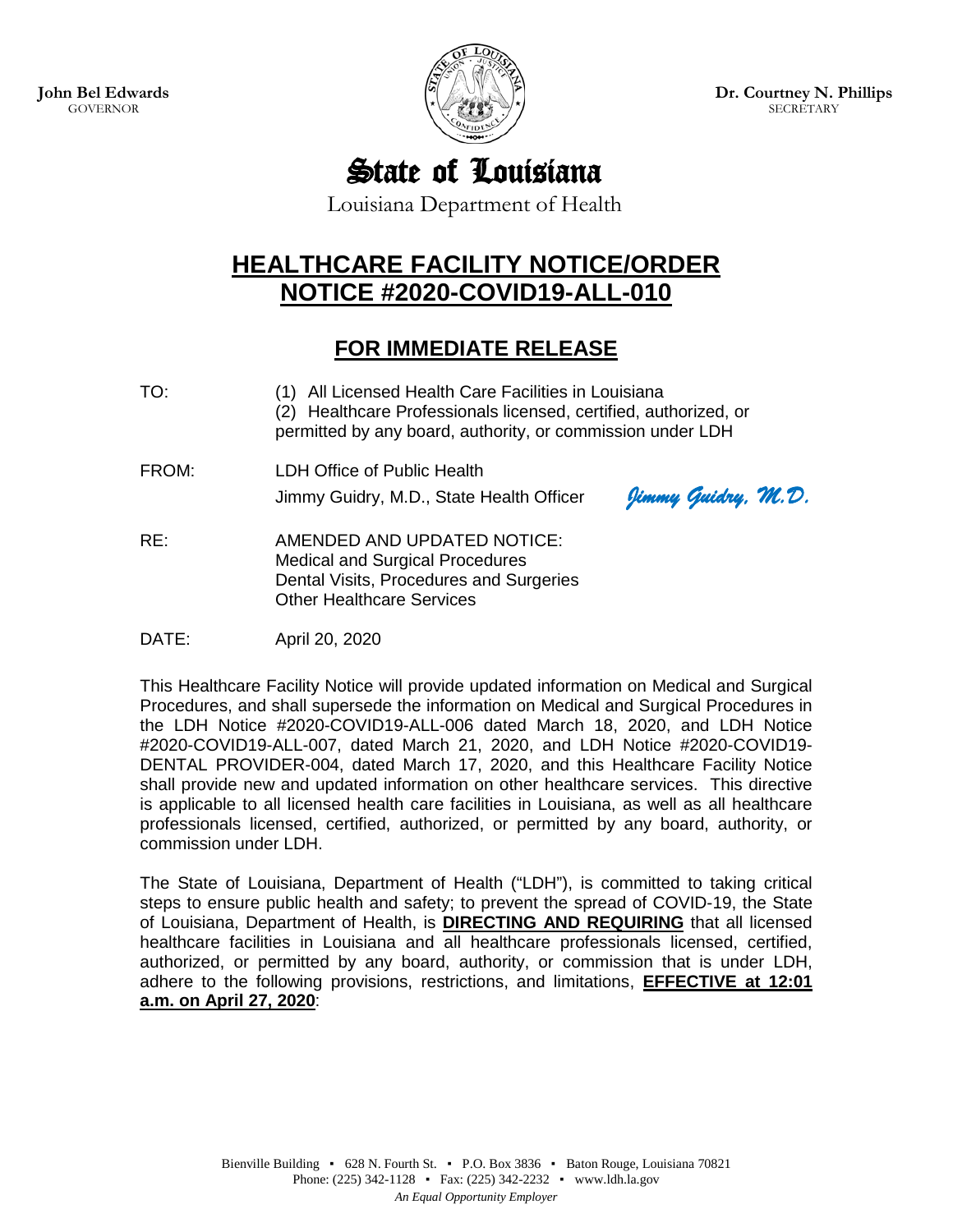#### **RATIONALE AND LEGAL AUTHORITY:**

On January 30, 2020, the International Health Regulations Emergency Committee of the World Health Organization declared the COVID-19 outbreak a "public health emergency of international concern" (PHEIC). On January 31, 2020, Health and Human Services Secretary Alex M. Azar II declared a public health emergency (PHE) for the United States, effective January 27, 2020. Pursuant to the Louisiana Health Emergency Powers Act, R.S. 29:760, *et seq*., a state of public health emergency resulting from the outbreak of "coronavirus disease 2019" ("COVID-19") was declared to exist in the entire State of Louisiana by Proclamation Number 25 JBE 2020.

In the days since the referenced declaration of a state of the public health emergency in the state, the COVID-19 outbreak in Louisiana has expanded significantly. Additional measures are necessary to protect the health and safety of the public, to preserve Personal Protective Equipment (PPE) and to utilize hospital staffing, equipment, and bed capacity to address COVID-19.

The measures ordered herein are in line with the best guidance and direction from the U.S. Centers for Disease Control and Prevention. The measures ordered herein are necessary because of the ability of the COVID-19 virus to spread via personal interactions. The State Health Officer expressly finds that the measures ordered herein are necessary to help control and prevent further spread of COVID-19, a communicable, contagious, and infectious disease that represent a serious and imminent threat to the public health.

**NOW THEREFORE**, pursuant to the powers vested in me by L.R.S. 40:1 *et seq*., particularly La. R.S.  $40:4(A)(13)$  and La. R.S.  $40:5(A)(2)$ , I, Jimmy Guidry, M.D., State Health Officer, do hereby issue the following emergency order:

\*\*\*\*\*\*\*\*\*\*\*\*\*\*\*\*\*\*\*\*\*\*\*\*\*\*\*\*\*\*\*\*\*\*\*\*\*\*\*\*\*\*\*\*\*\*\*\*\*\*\*\*\*\*\*\*\*\*\*\*\*\*\*\*\*\*\*\*\*\*\*\*\*\*\*\*\*\*\*\*\*\*\*\*\*\*\*\*\*\*\*\*\*\*\*\*\*\*\*\*

### **SECTION I. MEDICAL AND SURGICAL PROCEDURES[1](#page-1-0)**

A. The Department hereby directs that any and all medical and surgical procedures SHALL ONLY be performed under the following conditions until further notice.

(1) Medical and surgical procedures are allowed in order to treat an emergency medical condition; for purposes of this Notice, "emergency medical condition" is the definition used in 42 CFR §489.24; such definition states that an "emergency medical condition" is defined as a medical condition manifesting itself by acute symptoms of sufficient severity (including severe pain, psychiatric disturbances and/or symptoms of substance abuse) such that the absence of immediate medical attention could reasonably be expected to result in:

<span id="page-1-0"></span><sup>&</sup>lt;sup>1</sup> Dental Providers should follow Section II of this memo.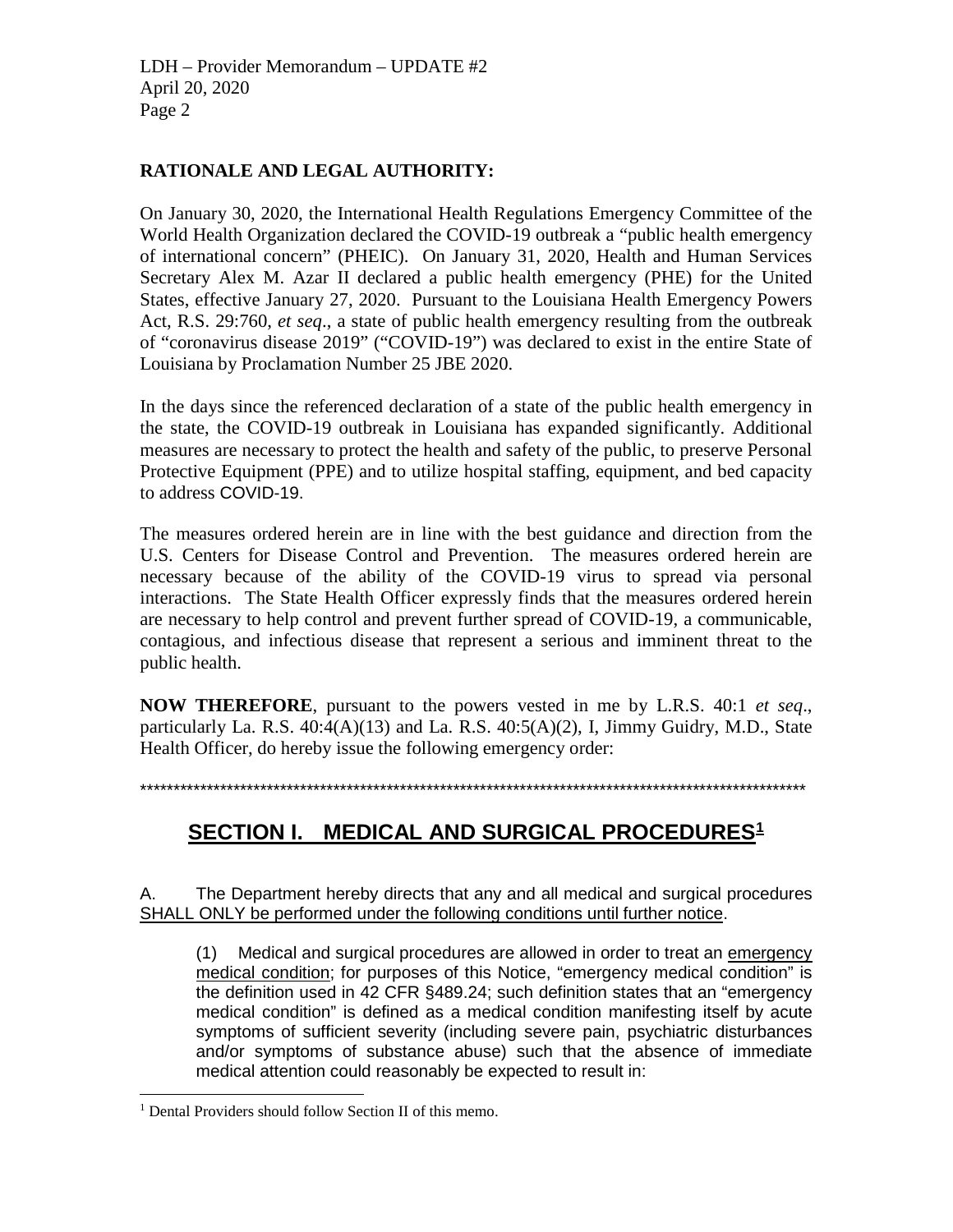(a) Placing the health of the individual (or, with respect to a pregnant woman, the health of the woman or her unborn child) in serious jeopardy; (b) Serious impairment to bodily functions; or

(c) Serious dysfunction of bodily organs.

(2) Medical and surgical procedures are allowed to avoid further harms from underlying condition or disease.

(3) Time-Sensitive Medical Conditions:

(a) Subject to paragraph (b) below, medical and surgical procedures are allowed to treat time-sensitive medical conditions, provided that the facility and/or healthcare provider ensure that each of the following conditions/requirements are met; if each of the following conditions/requirements is not met, then the facility/healthcare provider shall not perform any medical or surgical procedures to treat time-sensitive medical conditions:

> (i) Each patient undergoing such a medical or surgical procedure shall undergo an appropriate pre-operative clinical evaluation to minimize the risk that the patient has COVID-19; such clinical evaluation shall include appropriate COVID-19 testing, if available;

> (ii) Each patient undergoing such a medical or surgical procedure shall be required to comply with strict social distancing measures from the time of the pre-operative clinical evaluation through the day of the surgery;

> (iii) The facility and healthcare provider shall have an adequate and appropriate supply of personal protective equipment (PPE) to treat the patient, as well as treat any other patient, including COVID positive patients, in the facility. At no time shall a facility's PPE supply to treat COVID positive patient fall below a 5-day supply on hand at the facility. The facility shall not be dependent on the state or other governmental body to supply the 5-day requirement;

> (iv) There is an adequate supply chain to the facility/healthcare provider for medical equipment, supplies, and medications;

> (v) The facility/healthcare provider has adequate medical staff, including surgical, surgical support, recovery, and nursing staff, to meet the needs of all patients;

> (vi) The facility/healthcare provider shall conduct constant monitoring of hospital, regional, and state resources, as well as ESF-8 reports, indicating coronavirus burden of disease and impact.

(b) Medical and Surgical Procedures to Treat Time-Sensitive Medical Conditions SHALL BE IMMEDIATELY DISCONTINUED upon notice by the State Health Officer, who may consider any of the following criteria in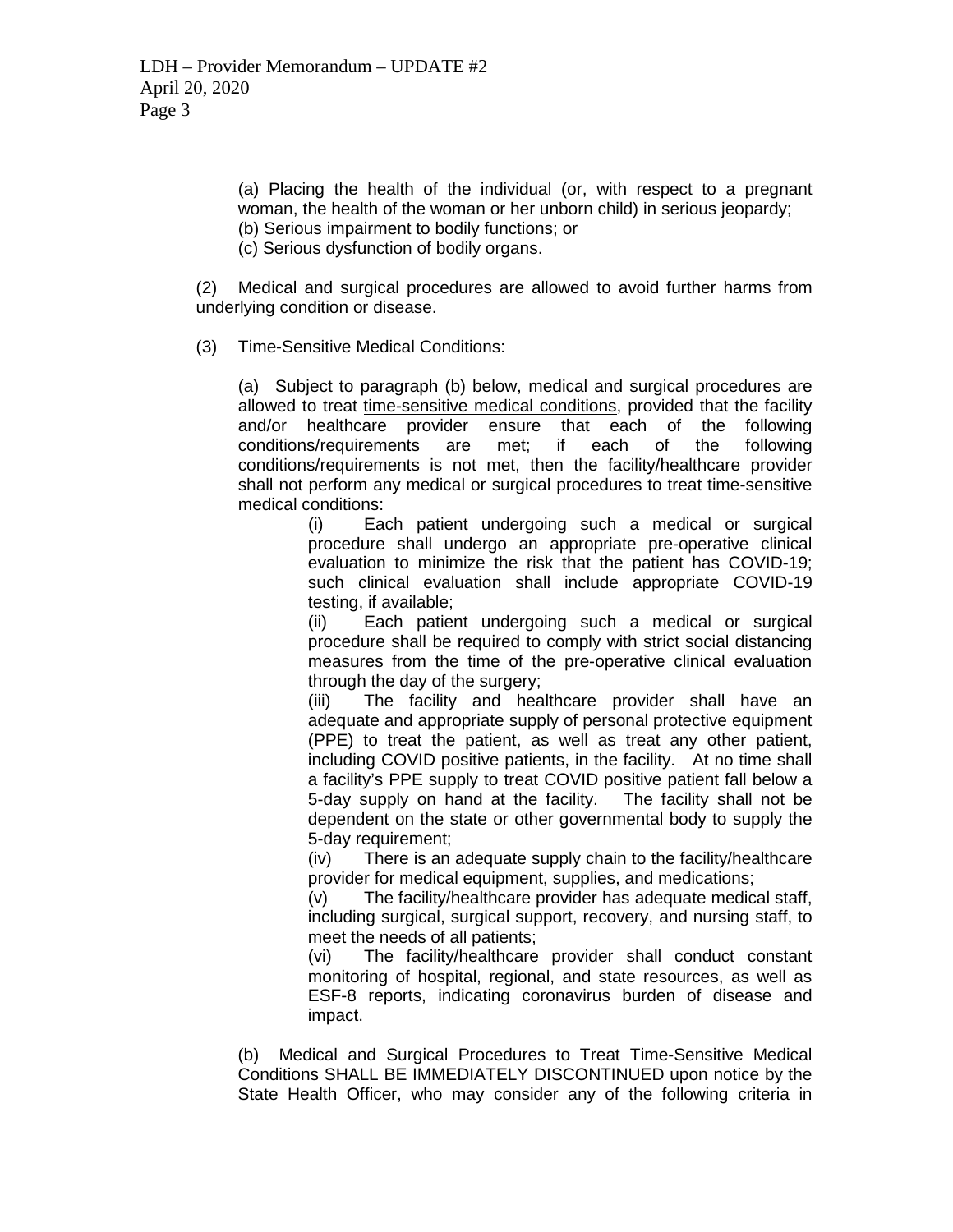making a decision to halt or discontinue medical and surgical procedures to treat time-sensitive medical conditions:

> Statewide or region-wide ventilator capacity;  $(i)$

Statewide or region-wide ICU bed availability;  $(ii)$ 

Statewide or region-wide med surg bed availability;  $(iii)$ 

 $(iv)$ The number of new admit COVID-19 cases; and

Any other criteria that the State Health Officer deems  $(v)$ appropriate.

Any medical or surgical procedure in which a delay will not adversely affect the В. particular patient or the underlying disease process should continue to be postponed.

C. Each facility or healthcare provider that performs any medical or surgical procedure shall be required to contact the patient within 10-14 days after the procedure to determine whether the patient has signs/symptoms of COVID-19 or has tested positive for COVID-19 since the procedure. Such contact shall be documented in the patient's medical record. The facility or healthcare provider shall make recommendations to the patient who has signs/symptoms of COVID-19, including appropriate testing. Further, the facility or healthcare provider shall immediately inform the Office of Public Health via electronic notification, if any such patient has tested positive for COVID-19.

The Centers for Medicare and Medicaid Services (CMS) issued D. Recommendations on April 19, 2020, regarding Re-opening Facilities to Provide Nonemergent Non-COVID-19 Healthcare: Phase I. LDH and the State Health Officer recommend that each facility and healthcare provider that performs any medical or surgical procedure comply with these CMS Recommendations, or any subsequent Recommendations or Guidance issued by CMS.

#### SECTION II. DENTAL VISITS, PROCEDURES AND SURGERIES

А. The Department hereby directs that any and all dental visits, procedures, and surgeries (hereinafter "dental procedures") SHALL ONLY be performed under the following conditions until further notice.

(1) Dental procedures are allowed in order to treat an emergency medical condition; for purposes of this Notice, "emergency medical condition" is the definition used in 42 CFR §489.24; such definition states that an "emergency medical condition" is defined as a medical condition manifesting itself by acute symptoms of sufficient severity (including severe pain, psychiatric disturbances and/or symptoms of substance abuse) such that the absence of immediate medical attention could reasonably be expected to result in: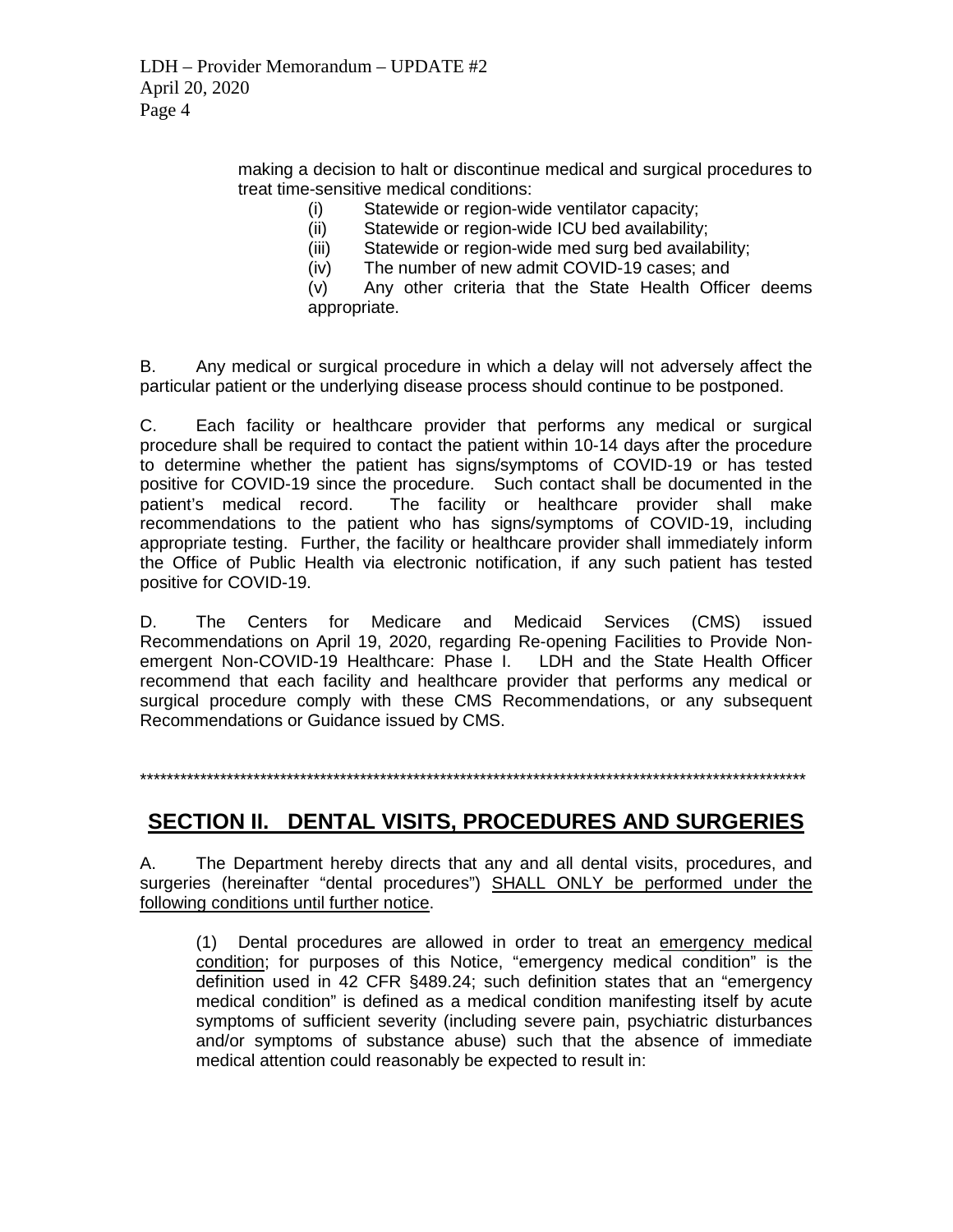(a) Placing the health of the individual (or, with respect to a pregnant woman, the health of the woman or her unborn child) in serious jeopardy;

(b) Serious impairment to bodily functions; or

(c) Serious dysfunction of bodily organs.

(2) Dental procedures are allowed to avoid further harms from underlying condition or disease

(3) Time-Sensitive Dental Conditions:

(a) Subject to paragraph (b) below, dental providers are allowed to treat time-sensitive dental conditions, provided that the facility and/or healthcare provider ensure that the attached algorithms 2 and 3 and CDC Guidelines are followed for screening patients and for treating patients.

(b) Dental Procedures to Treat Time-Sensitive Dental conditions SHALL BE IMMEDIATELY DISCONTINUED upon notice by the State Health Officer, who may consider any of the following criteria in making a decision to halt or discontinue medical and surgical procedures to treat timesensitive medical conditions:

- (i) Statewide or region-wide ventilator capacity;
- (ii) Statewide or region-wide ICU bed availability;
- (iii) Statewide or region-wide med surge bed availability;
- (iv) The number of new admit COVID-19 cases; and

(v) Any other criteria that the State Health Officer deems appropriate.

B. Any dental procedure in which a delay will not adversely affect the particular patient or the underlying disease process should continue to be postponed.

C. Each dental facility or dental provider that performs any dental procedure shall be required to contact the patient within 10-14 days after the procedure to determine whether the patient has signs/symptoms of COVID-19 or has tested positive for COVID-19 since the procedure. Such contact shall be documented in the patient's medical record. The dental facility or dental provider shall make recommendations to the patient who has signs/symptoms of COVID-19, including appropriate testing. Further, the dental facility or dental provider shall immediately inform the Office of Public Health, via electronic notification, if any such patient has tested positive for COVID-19.

D. The Centers for Medicare and Medicaid Services (CMS) issued Recommendations on April 19, 2020, regarding Re-opening Facilities to Provide Nonemergent Non-COVID-19 Healthcare: Phase I. LDH and the State Health Officer recommend that each dental facility and dental provider that performs any dental procedure comply with these CMS Recommendations, or any subsequent Recommendations or Guidance issued by CMS.

\*\*\*\*\*\*\*\*\*\*\*\*\*\*\*\*\*\*\*\*\*\*\*\*\*\*\*\*\*\*\*\*\*\*\*\*\*\*\*\*\*\*\*\*\*\*\*\*\*\*\*\*\*\*\*\*\*\*\*\*\*\*\*\*\*\*\*\*\*\*\*\*\*\*\*\*\*\*\*\*\*\*\*\*\*\*\*\*\*\*\*\*\*\*\*\*\*\*\*\*